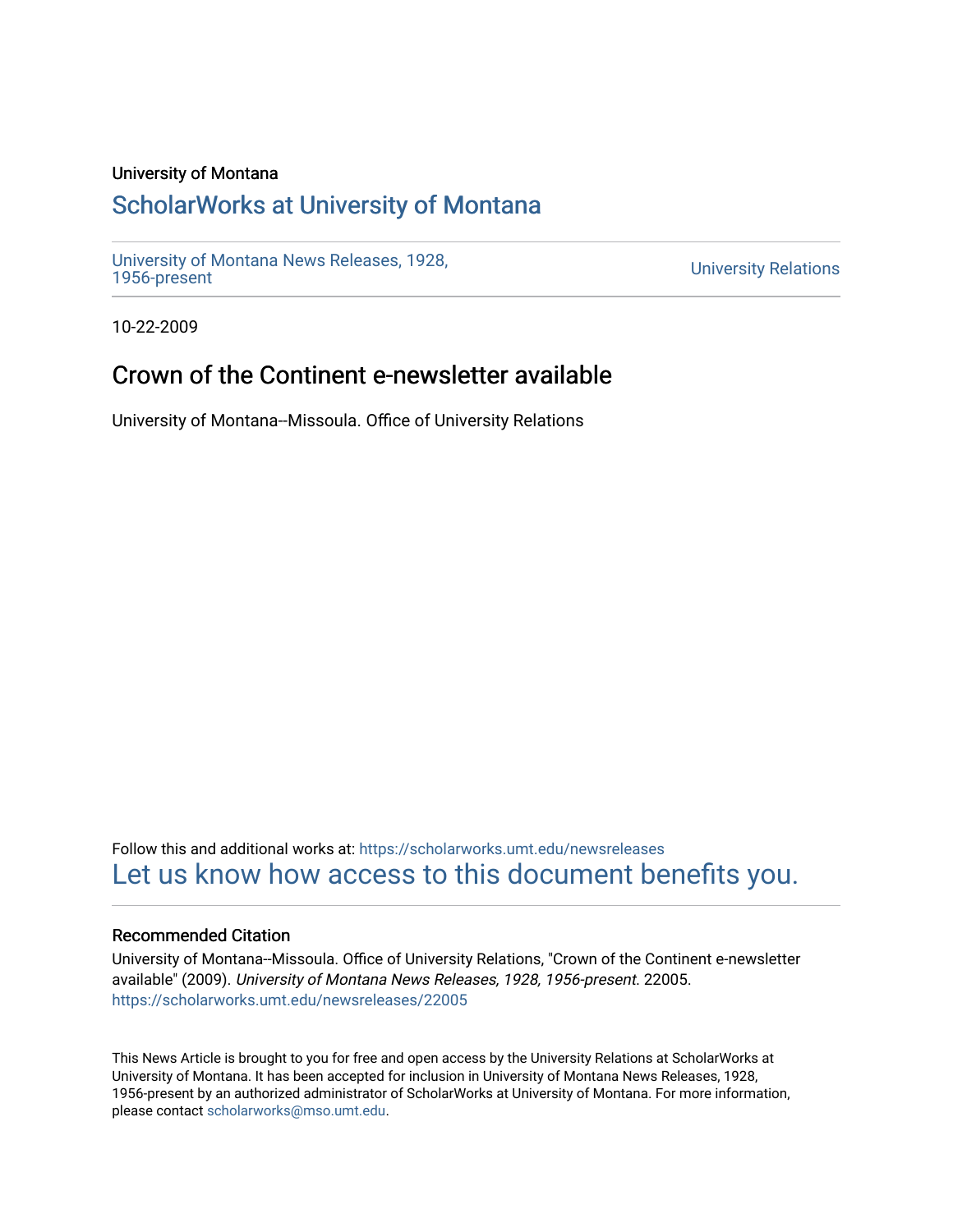

UNIVERSITY RELATIONS • MISSOULA. MT 59812 • 406.243.2522 • FAX: 406.243.4520

## <u>NEWS RELEASE</u>

Oct. 22, 2009

**Contact:** Rick Graetz, UM Crown of the Continent Initiative co-director, 406-439-9277, [rick.graetz@mso.umt.edu:](mailto:rick.graetz@mso.umt.edu) Jerry Fetz, UM Crown of the Continent Initiative co-director, 406- 546-5711, [fetzga@mso.umt.edu.](mailto:fetzga@mso.umt.edu)

### **CROWN OF THE CONTINENT E-NEWSLETTER AVAILABLE**

### **MISSOULA -**

A new Crown of the Continent E-Notes newsletter has been released and can be found online at http://www.umt.edu/urelations/crown.html.

The region called the Crown of the Continent encompasses Glacier National Park and spans the Continental Divide from the Elk River headwaters and Crowsnest Pass in Canada to Rogers Pass and the Blackfoot River drainage in Montana.

The University of Montana launched the Crown of the Continent Initiative to provide an educational catalyst for collaboration between UM and Glacier National Park. The initiative now has grown to include groups beyond the park, notably The Nature Conservancy, the Glacier Institute, Flathead Valley Community College, the University of Calgary and more.

The initiative will publish two e-magazines and two e-notes each year, allowing people to get up-to-date information about issues driving decisions and research in the Crown. These color-filled publications cover everything from the physical and historical geography of the Crown to interesting scientific research on the region's wildlife, climate, rivers, glaciers and more.

The direct link to the new e-newsletter is

[http://issuu.com/crown of the continent/docs/e-notesl](http://issuu.com/crown_of_the_continent/docs/e-notesl). To receive other Crown of the